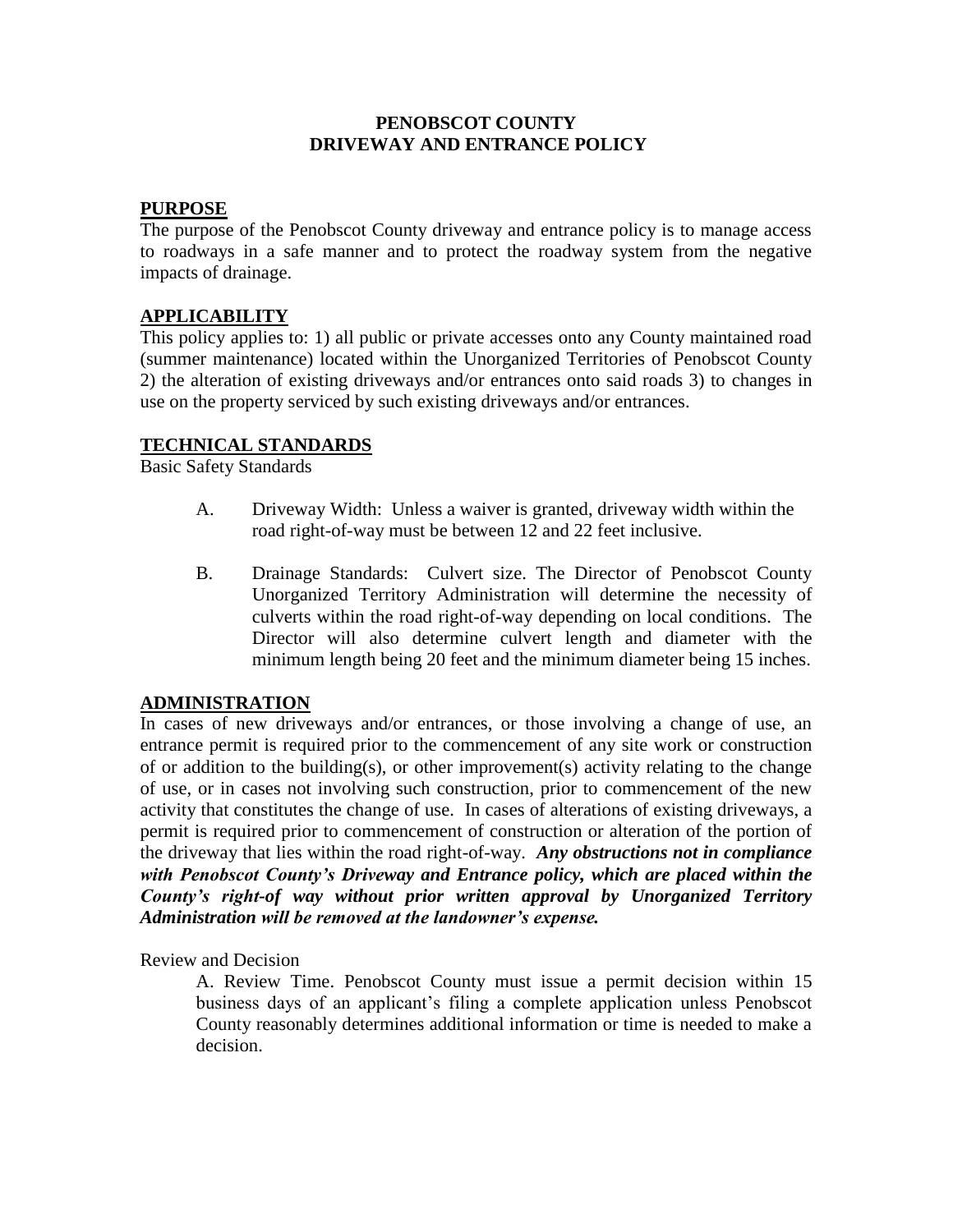B. Approvals. Penobscot County may approve the application subject to any conditions necessary to assure compliance with the applicable driveway standards and to ensure the driveway/entrance is constructed so as not to result in a potential hazard. At a minimum, the property owner will be required to meet the following standard permit conditions.

(1) Provide, erect and maintain all necessary barricades, lights, warning signs and other devices as directed by Penobscot County Unorganized Territory Administration to safeguard traffic properly while the construction is in progress.

(2) At no time cause the highway to be closed to traffic.

(3) Obtain, have delivered to the site and install any culverts and/or drainage structures which may be necessary for drainage, the size, type and length as called for in the permit.

(4) Comply with all applicable federal, state and municipal regulations and ordinances including a notification to Dig Safe before any construction within the right-of-way shall begin.

(5) Substantially complete construction of the proposed driveway within twelve months of commencement of construction.

(6) Not alter, without the express written consent of Penobscot County Unorganized Territory Administration, any culverts or drainage swales within the County's right-of-way.

(7) Construct and maintain the driveway side slopes to be no steeper than the adjacent roadway side slopes, but in no case to be steeper than 3 horizontal to 1 vertical, unless the side slope is behind existing roadway guardrail, in which case it shall be no steeper than 2 horizontal to 1 vertical.

C. Waiver of Standards. Driveway standards may be relaxed or waived only as provided in this policy. Requests for waiver should be in writing and should be submitted as an attachment to the permit application; however, Penobscot County Unorganized Territory Administration may receive a request during permit administration and such request shall be so noted on the application by the applicant.

1. Criteria for Granting Waivers. Waiver requests will be granted if the applicant demonstrates, to the reasonable satisfaction of Penobscot County Unorganized Territory Administration, that: (i) the waiver will not significantly detract from public safety (ii) the proposed driveway meets the standards to the maximum extent practicable, and (iii) there is no feasible alternative.